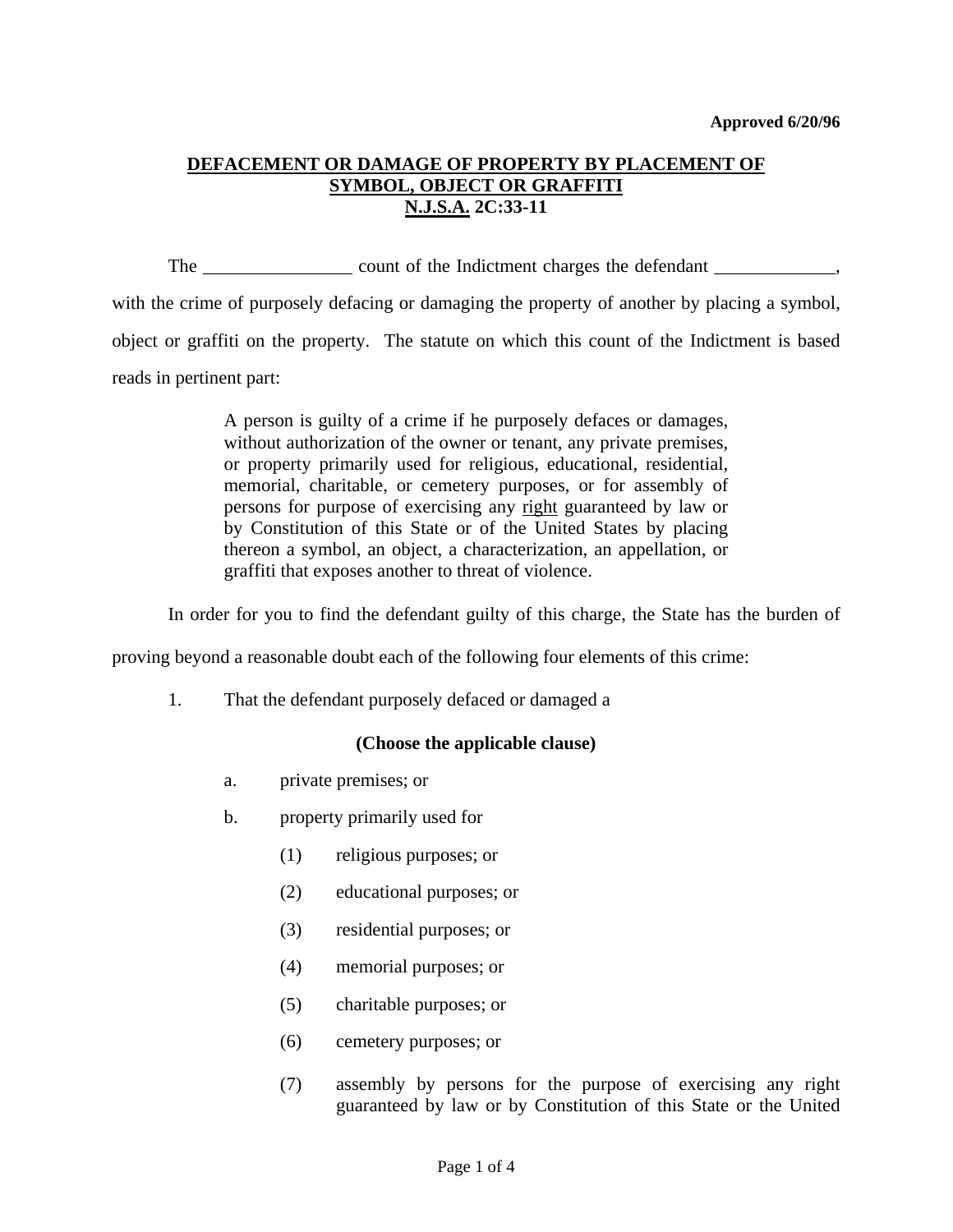#### **DEFACEMENT OR DAMAGE OF PROPERTY BY PLACEMENT OF SYMBOL, OBJECT OR GRAFFITI N.J.S.A.2C:33-11**

#### States.

- 2. That the defendant acted without the authorization of the owner or tenant of the property.
- 3. That the defendant damaged or defaced the property by placing thereon:

### **(choose the applicable description[s])**

- a. a symbol;
- b. an object;
- c. a characterization;
- d. an appellation; or
- e. graffiti
- 4. That the symbol, object, characterization, appellation or graffiti placed on the property by the defendant exposed another to the threat of violence.

 In each of the four elements that I have just outlined to you, I have used certain words which I will now define for you. In the first element, I stated that the defendant must act "purposely" or "with purpose." A person acts purposely with respect to the nature of his/her conduct or a result thereof it is his/her conscious object to engage in conduct of that nature or to cause such a result. A person acts purposely with respect to the attendant circumstances if the individual is aware of the existence of such circumstances or the individual believes or hopes that they exist. One can be deemed to be acting purposely if one acts with design, with a purpose, or with a particular object. In other words, did the defendant really mean to do what he/she did?

There are other words used in the four elements that I will define for you:

### **(Choose the appropriate phrases applicable to the facts of the case)**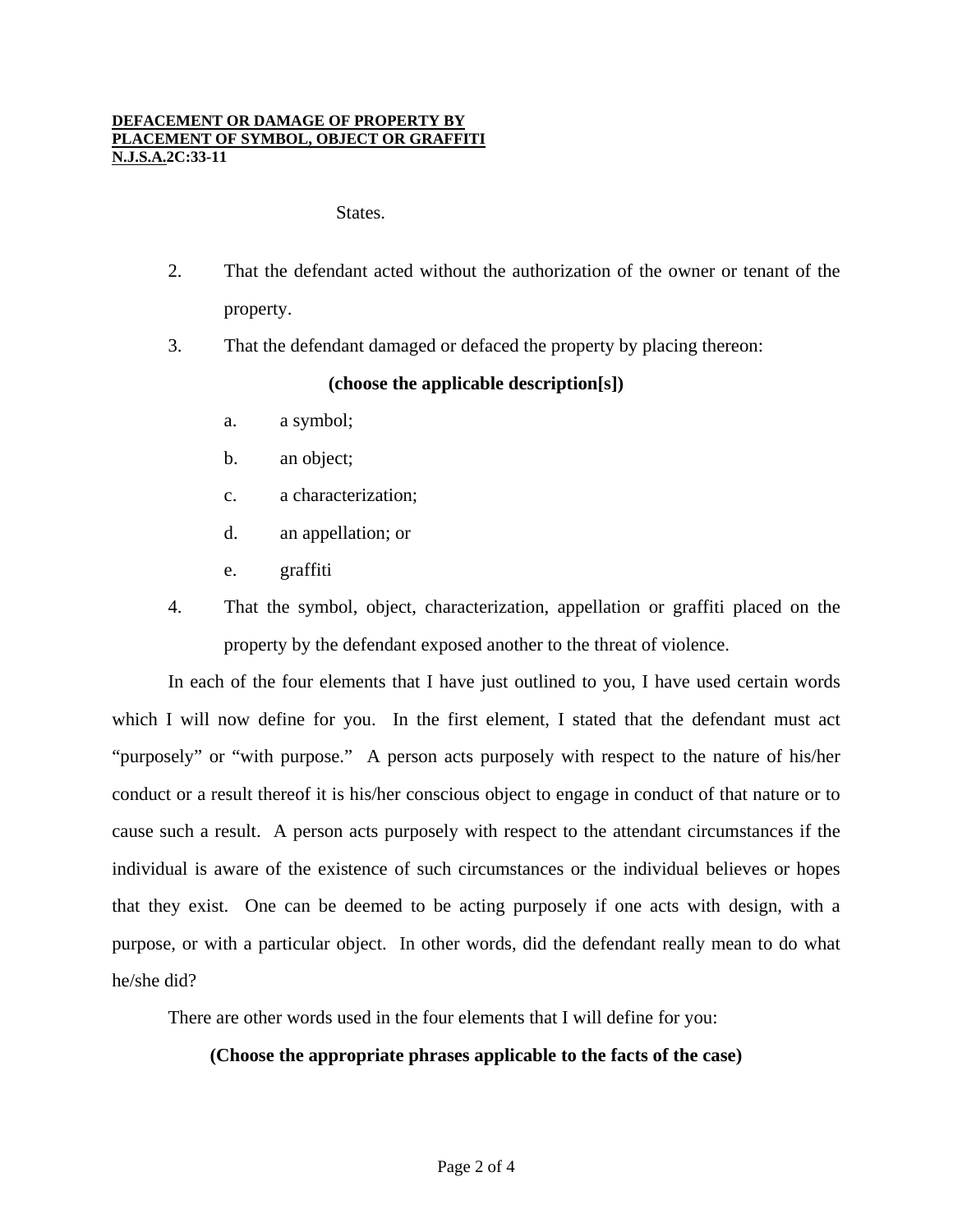#### **DEFACEMENT OR DAMAGE OF PROPERTY BY PLACEMENT OF SYMBOL, OBJECT OR GRAFFITI N.J.S.A.2C:33-11**

### **In the first element:**

- 1. To deface means: To spoil the surface or appearance; or to impair the usefulness or value.
- 2. To damage is: To detrimentally affect the quality or utility of property.

### **In the second element:**

1. Authorization is: To receive approval or permission.

### **In the third element:**

- 1. Symbol is: Something that represents something else by recognizable association, resemblance or convention.
- 2. An object is: Something perceptible, especially to the sense of vision or touch.
- 3. Characterization is: A description or representation of a person's qualities or peculiarities.
- 4. Appellation is: A name or title.
- 5. Graffiti is: A drawing, slur or inscription scratched on a wall or other surface.

### **In the fourth element:**

- 1. A threat is: An indication exposing one to a fear of imminent or impending danger or harm.
- 2. Violence is: Physical force exerted for the purpose of violating, damaging or abusing.

 The State must prove beyond a reasonable doubt all four of the elements that constitute this offense. If you are satisfied, beyond a reasonable doubt, that the State has proven each and every one of the elements of this offense, as I have defined them, then you must find the defendant guilty. However, if you find that the State has failed to prove, beyond a reasonable doubt, any one or more of the elements of this offense as I have defined them, then you must find